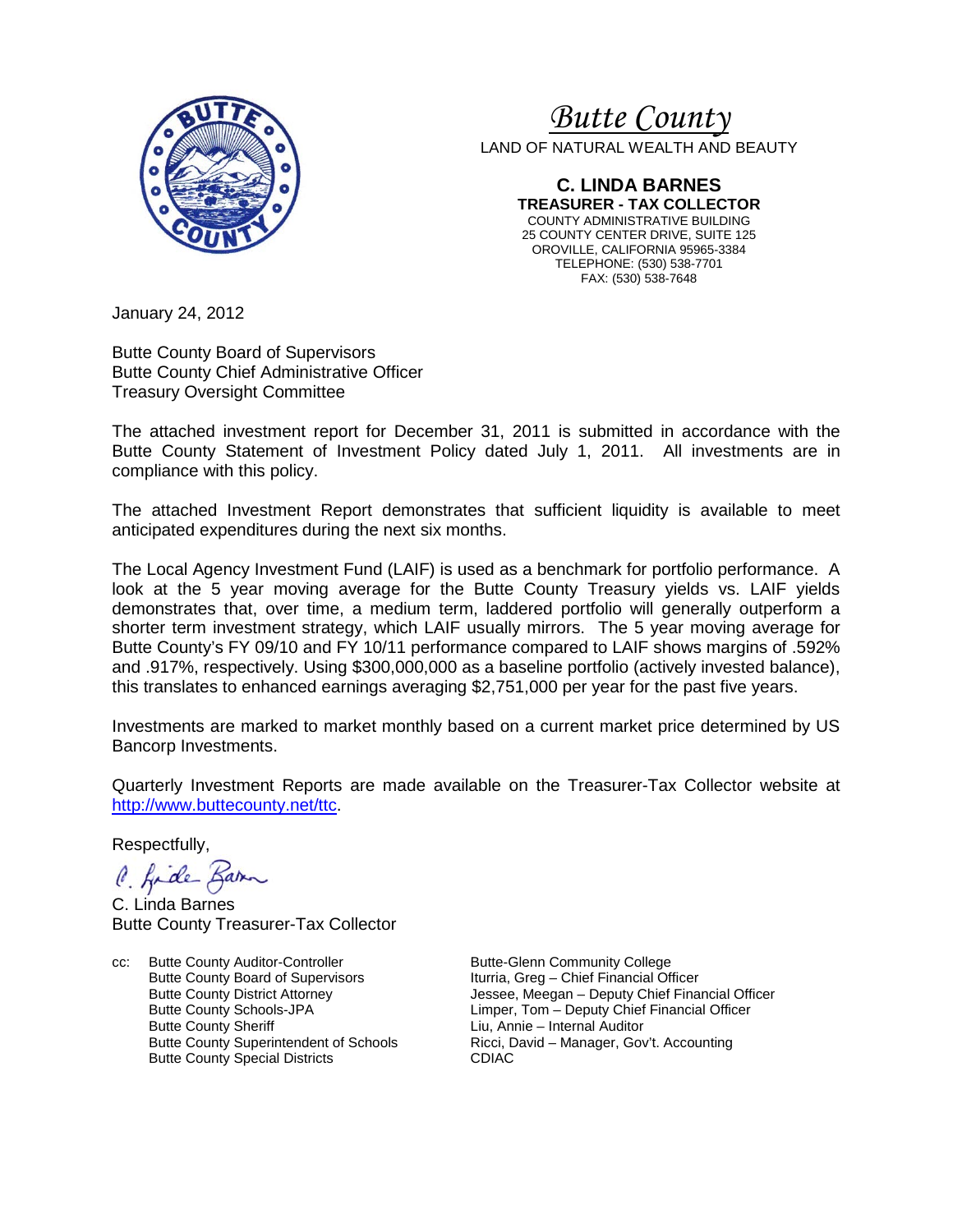

### **BUTTE COUNTY TREASURER'S INVESTMENT REPORT**

**December 31, 2011**

| <b>ACTIVELY MANAGED PORTFOLIO:</b>                                                                                                                                     | <b>YIELD TO</b><br><b>MATURITY</b> | <b>WEIGHTED AVERAGE</b><br><b>MATURITY (DAYS)*</b> | <b>PAR VALUE</b>                                     | <b>FAIR VALUE</b>                                    | <b>COST CARRIED</b>                                  |
|------------------------------------------------------------------------------------------------------------------------------------------------------------------------|------------------------------------|----------------------------------------------------|------------------------------------------------------|------------------------------------------------------|------------------------------------------------------|
| LOCAL AGENCY INVESTMENT FUND (LAIF)                                                                                                                                    | 0.380%                             | 1                                                  | 99,665,512.53                                        | 99,665,512.53                                        | 99,665,512.53                                        |
| <b>CALTRUST</b>                                                                                                                                                        | 0.521%                             | 1                                                  | 3,959.41                                             | 3,959.41                                             | 3,959.41                                             |
| <b>BANK MONEY MARKET (COLLATERALIZED)</b>                                                                                                                              | 0.490%                             | 1                                                  | 20,076,009.47                                        | 20,076,009.47                                        | 20,076,009.47                                        |
| <b>COMMERCIAL PAPER**</b>                                                                                                                                              |                                    |                                                    | 0.00                                                 | 0.00                                                 | 0.00                                                 |
| <b>FDIC CORPORATE NOTES**</b>                                                                                                                                          | 3.024%                             | 168                                                | 10.000.000.00                                        | 10,135,070.00                                        | 10.004.762.12                                        |
| <b>NEGOTIABLE CDS**</b>                                                                                                                                                | 1.395%                             | 1,102                                              | 2,750,000.00                                         | 2,750,000.00                                         | 2,750,000.00                                         |
| <b>CERTIFICATES OF DEPOSIT</b>                                                                                                                                         | 4.850%                             | 115                                                | 500,000.00                                           | 500,000.00                                           | 500,000.00                                           |
| <b>FEDERAL AGENCY NOTES**</b>                                                                                                                                          | 2.299%                             | 1,219                                              | 263,105,000.00                                       | 268,283,734.95                                       | 264,114,209.85                                       |
| <b>TOTAL ACTIVELY MANAGED PORTFOLIO:</b>                                                                                                                               | 1.741%                             | 823                                                | 396,100,481.41                                       | 401,414,286.36                                       | 397,114,453.38                                       |
| <b>SCHOOL BOND PROCEEDS</b> (see page 2 for details)<br><b>OPERATING ACCOUNTS</b><br><b>US BANK CHECKING ACCOUNT DEPOSITS</b><br><b>OPERATING CASH</b><br><b>OTHER</b> |                                    |                                                    | 20,609,787.66<br>26,269,183.11<br>31.154.04<br>45.00 | 20,646,402.36<br>26,269,183.11<br>31.154.04<br>45.00 | 20,618,690.13<br>26,269,183.11<br>31.154.04<br>45.00 |
| <b>TOTAL TREASURER'S FUND LEDGER BALANCE:</b>                                                                                                                          |                                    |                                                    | 443,010,651.22                                       | 448,361,070.87                                       | 444,033,525.66                                       |
| <b>INVESTMENTS UNDER MANAGEMENT OF TRUSTEES</b> (see page 3 for details)                                                                                               |                                    |                                                    | 8,163,442.84                                         | 8,185,857.64                                         | 8,177,404.88                                         |
|                                                                                                                                                                        |                                    |                                                    | <b>PAR VALUE</b>                                     | <b>FAIR VALUE</b>                                    | <b>COST CARRIED</b>                                  |
| <b>TOTAL CASH AND INVESTMENTS:</b>                                                                                                                                     |                                    |                                                    |                                                      | 451,174,094.06 456,546,928.51                        | 452,210,930.54                                       |

| <b>SIX MONTH LIQUIDITY PROJECTIONS</b>                                                                                                       |                                                   |  |  |  |  |  |  |
|----------------------------------------------------------------------------------------------------------------------------------------------|---------------------------------------------------|--|--|--|--|--|--|
| Estimated Cash Receipts for Next Six Months<br>Estimated Disbursements for Next Six Months<br>Estimated Net Cash Flow for Next Six Months*** | 442.681.979<br>-487.273.656<br>$-44.591.677$ (A1) |  |  |  |  |  |  |
| Contingency Cashflow Needs (based on potential State budget shortfall)                                                                       | $-30,000,000$ (A2)                                |  |  |  |  |  |  |
| <b>Securities Maturing</b><br>Local Agency Investment Fund / Cal Trust / MMF (includes TRAN)                                                 | 35,000,000 (B)<br>119,745,481 (C)                 |  |  |  |  |  |  |
| <b>Total Liquidity for Next Six Months</b>                                                                                                   | 80,153,804 (A1+A2+B+C)                            |  |  |  |  |  |  |
| Estimated Cash Available for Long Term Investment<br>Remaining Available Liquidity                                                           | $-30,000,000$<br>50.153.804                       |  |  |  |  |  |  |
| Total Par Value of actively managed investments maturing in less than 12 months:                                                             | 164,445,481                                       |  |  |  |  |  |  |
| Total Par Value of actively managed investments maturing in more than 12 months:                                                             | 231,655,000                                       |  |  |  |  |  |  |

\* Actual Weighted Average Maturity will be shorter, and actual dollar amount of investments maturing in less than 12 months will be higher than stated, due to call features on investments<br>\*\* See page 5 for detailed list of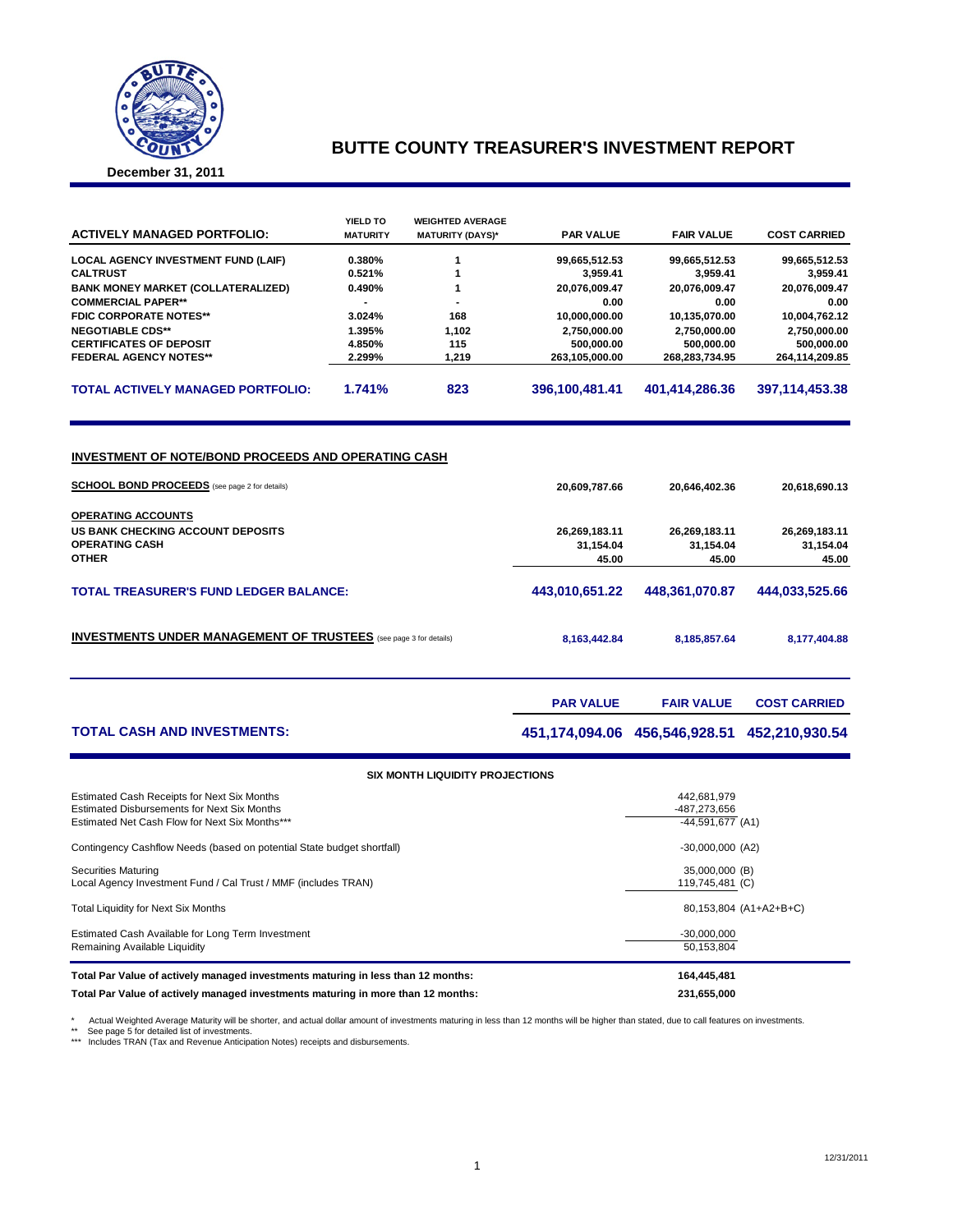# **BUTTE COUNTY TREASURER'S INVESTMENT REPORT INVESTMENT OF SCHOOL BOND PROCEEDS December 31, 2011**

| <b>ANNUAL</b><br><b>FAIR</b><br><b>INVESTMENT</b><br><b>MATURITY</b><br><b>PAR</b><br><b>TYPE</b><br><b>DATE</b><br><b>VALUE</b><br><b>BOND/NOTE DESCRIPTION</b><br><b>DESCRIPTION</b><br>YIELD*<br><b>VALUE</b><br><b>BONDS - LOCAL AGENCY INVESTMENT FUND (LAIF)</b><br>0.380%<br>9,067,085.61<br><b>Chico Unified School District "B"</b><br>9,067,085.61<br>0.380%<br>5,468,356.63<br>5,468,356.63<br><b>Chico Unified School District "B"</b><br>LAIF BOND FUND<br>0.380%<br><b>Paradise Unified School District "M"</b><br>3,094,780.75<br>3,094,780.75<br>0.380%<br>231.407.85<br>231.407.85<br>Oroville Union High School District GO 2008<br>17,861,630.84<br><b>SUBTOTAL</b><br>17,861,630.84<br>17,861,630.84 |                               |
|--------------------------------------------------------------------------------------------------------------------------------------------------------------------------------------------------------------------------------------------------------------------------------------------------------------------------------------------------------------------------------------------------------------------------------------------------------------------------------------------------------------------------------------------------------------------------------------------------------------------------------------------------------------------------------------------------------------------------|-------------------------------|
|                                                                                                                                                                                                                                                                                                                                                                                                                                                                                                                                                                                                                                                                                                                          | <b>COST</b><br><b>CARRIED</b> |
|                                                                                                                                                                                                                                                                                                                                                                                                                                                                                                                                                                                                                                                                                                                          |                               |
|                                                                                                                                                                                                                                                                                                                                                                                                                                                                                                                                                                                                                                                                                                                          |                               |
|                                                                                                                                                                                                                                                                                                                                                                                                                                                                                                                                                                                                                                                                                                                          | 9,067,085.61                  |
|                                                                                                                                                                                                                                                                                                                                                                                                                                                                                                                                                                                                                                                                                                                          | 5,468,356.63                  |
|                                                                                                                                                                                                                                                                                                                                                                                                                                                                                                                                                                                                                                                                                                                          | 3,094,780.75                  |
|                                                                                                                                                                                                                                                                                                                                                                                                                                                                                                                                                                                                                                                                                                                          | 231,407.85                    |
|                                                                                                                                                                                                                                                                                                                                                                                                                                                                                                                                                                                                                                                                                                                          |                               |
| <b>BONDS - WELLS FARGO BANK</b>                                                                                                                                                                                                                                                                                                                                                                                                                                                                                                                                                                                                                                                                                          |                               |
| <b>WELLS FARGO BANK, TRUSTEE</b><br><b>Chico Unified School District "B"</b>                                                                                                                                                                                                                                                                                                                                                                                                                                                                                                                                                                                                                                             |                               |
| 0.015%<br>48.156.82<br>Account # XXX1791<br>Money Market<br>Gov MM Mutual Fund<br>48,156.82                                                                                                                                                                                                                                                                                                                                                                                                                                                                                                                                                                                                                              | 48,156.82                     |
| 1.530%<br>2,700,000.00<br>2.736.614.70<br>US Treas/Agency<br>12/14/12<br><b>FHLB</b><br>#3133XVNT4<br><b>SUBTOTAL</b><br>2,748,156.82<br>2,784,771.52                                                                                                                                                                                                                                                                                                                                                                                                                                                                                                                                                                    | 2,708,902.47<br>2,757,059.29  |
|                                                                                                                                                                                                                                                                                                                                                                                                                                                                                                                                                                                                                                                                                                                          |                               |
| <b>PAR</b><br><b>FAIR</b><br><b>VALUE</b><br><b>VALUE</b>                                                                                                                                                                                                                                                                                                                                                                                                                                                                                                                                                                                                                                                                | <b>COST</b><br><b>CARRIED</b> |

**GRAND TOTAL 20,609,787.66 20,646,402.36 20,618,690.13**

\* Yields quoted above are a snapshot per investment type. Actual yields earned on school bonds are calculated by the Treasurer's office and are a composite of investment earnings less Treasury costs.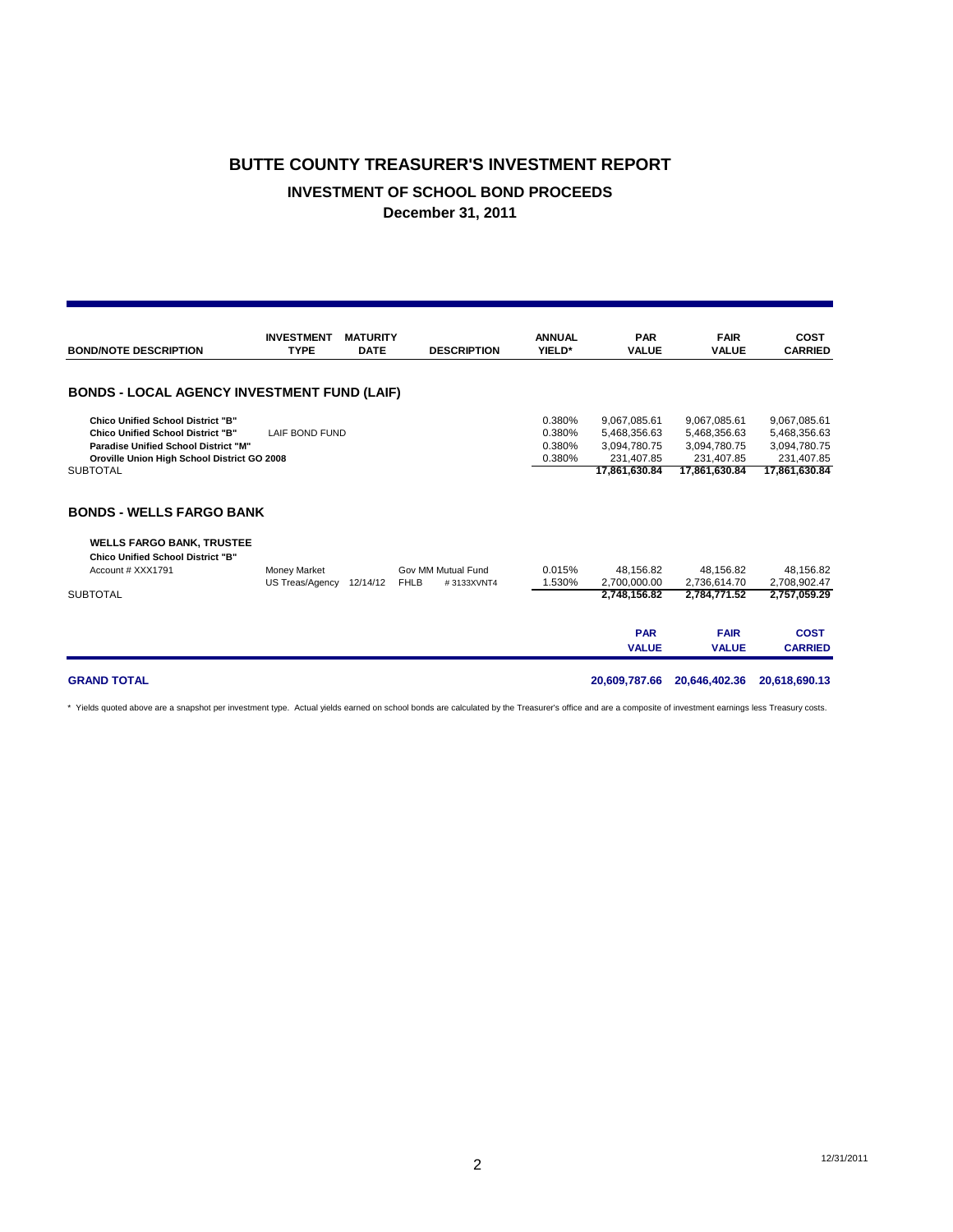## **BUTTE COUNTY TREASURER'S INVESTMENT REPORT INVESTMENTS UNDER MANAGEMENT OF TRUSTEES December 31, 2011**

|                                                 | <b>INVESTMENT</b>               | <b>MATURITY</b> |                                              | <b>ANNUAL</b>    | <b>PAR</b>                | <b>FAIR</b>               | <b>COST</b>               |
|-------------------------------------------------|---------------------------------|-----------------|----------------------------------------------|------------------|---------------------------|---------------------------|---------------------------|
| <b>LOAN PROGRAM</b>                             | <b>TYPE</b>                     | <b>DATE</b>     | <b>DESCRIPTION</b>                           | <b>YIELD</b>     | <b>VALUE</b>              | <b>VALUE</b>              | <b>CARRIED</b>            |
|                                                 |                                 |                 |                                              |                  |                           |                           |                           |
| <b>2003 REFUNDING COP</b>                       |                                 |                 |                                              |                  |                           |                           |                           |
| <b>U.S. BANK, TRUSTEE</b>                       |                                 |                 |                                              |                  |                           |                           |                           |
| Expense Fund #XXXX6106                          | Money Market                    |                 | US Bank MMF 4                                | 0.048%           | 12,484.96                 | 12,484.96                 | 12,484.96                 |
| Reserve Fund #XXXX6101                          | Money Market                    |                 | US Bank MMF 4                                | 0.048%           | 51,104.37                 | 51,104.37                 | 51,104.37                 |
|                                                 | US Treas/Agency                 | 10/18/13        | FHLB #3133XSAE8                              | 2.820%           | 385,000.00                | 406,898.80                | 398,962.04                |
| Lease Payment #XXXX6100                         | Money Market                    |                 | US Bank MMF 4                                | 0.048%           | 19,305.00                 | 19,305.00                 | 19,305.00                 |
| <b>SUBTOTAL</b>                                 |                                 |                 |                                              |                  | 467,894.33                | 489,793.13                | 481,856.37                |
| <b>2004 PENSION OBLIGATION BONDS</b>            |                                 |                 |                                              |                  |                           |                           |                           |
| <b>WELLS FARGO BANK, TRUSTEE</b>                |                                 |                 |                                              |                  |                           |                           |                           |
| Series A Bond Fund # XXXX1106                   | Money Market                    |                 | Gov MMF Service Fund #1752                   | 0.038%           | 845,729.60                | 845,729.60                | 845,729.60                |
| Int. Rate Stabilization Fund # XXXX1109         | <b>Money Market</b>             |                 | Advantage Prime MM #1752                     | 0.038%           | 196,520.95                | 196,520.95                | 196,520.95                |
|                                                 | Pooled Agency Funds             |                 | Local Agency Investment Fund                 | 0.380%           | 4,348,921.02              | 4,348,921.02              | 4,348,921.02              |
| Series B Interest Fund #XXXX1301                | <b>Money Market</b>             |                 | Advantage Prime MM #1752                     | 0.038%           | 796,910.76                | 796,910.76                | 796,910.76                |
| <b>SUBTOTAL</b>                                 |                                 |                 |                                              |                  | 6,188,082.33              | 6,188,082.33              | 6,188,082.33              |
|                                                 |                                 |                 |                                              |                  |                           |                           |                           |
| <b>2004 WORKERS' COMPENSATION</b>               |                                 |                 |                                              |                  |                           |                           |                           |
| <b>York Inusrance Service Group</b>             |                                 |                 |                                              |                  |                           |                           |                           |
| - Claims Administrators                         |                                 |                 |                                              |                  |                           |                           |                           |
| Umpqua Bank #XXXX5374                           | <b>Commercial Bank</b>          |                 | <b>Business Checking</b>                     | <b>NA</b>        | 98.084.86                 | 98,084.86                 | 98.084.86                 |
| <b>SUBTOTAL</b>                                 |                                 |                 |                                              |                  | 98.084.86                 | 98.084.86                 | 98,084.86                 |
|                                                 |                                 |                 |                                              |                  |                           |                           |                           |
| 2006 COP - NEAL ROAD RECYCLING & WASTE FACILITY |                                 |                 |                                              |                  |                           |                           |                           |
| <b>WELLS FARGO BANK, TRUSTEE</b>                |                                 |                 |                                              |                  |                           |                           |                           |
| Certificate Reserve Fund #XXXX0800              | Money Market                    |                 | Gov MMF Service Fund #743<br>FNMA #3136FRZJ5 | 0.010%<br>0.890% | 22,420.82<br>1,200,000.00 | 22,420.82<br>1,200,516.00 | 22.420.82<br>1,200,000.00 |
| Base Rental Payment Fund #XXXX0801              | US Treas/Agency<br>Money Market | 01/20/15        | Gov MMF Service Fund #743                    | 0.010%           | 178,229.18                | 178,229.18                | 178,229.18                |
| Expense Fund #XXXX0802                          | Money Market                    |                 | Gov MMF Service Fund #743                    | 0.010%           | 8,731.32                  | 8,731.32                  | 8,731.32                  |
| <b>SUBTOTAL</b>                                 |                                 |                 |                                              |                  | 1,409,381.32              | 1,409,897.32              | 1,409,381.32              |
|                                                 |                                 |                 |                                              |                  |                           |                           |                           |
|                                                 |                                 |                 |                                              |                  | <b>PAR</b>                | <b>FAIR</b>               | <b>COST</b>               |
|                                                 |                                 |                 |                                              |                  | <b>VALUE</b>              | <b>VALUE</b>              | <b>CARRIED</b>            |
| <b>GRAND TOTAL</b>                              |                                 |                 |                                              |                  | 8,163,442.84              | 8,185,857.64              | 8,177,404.88              |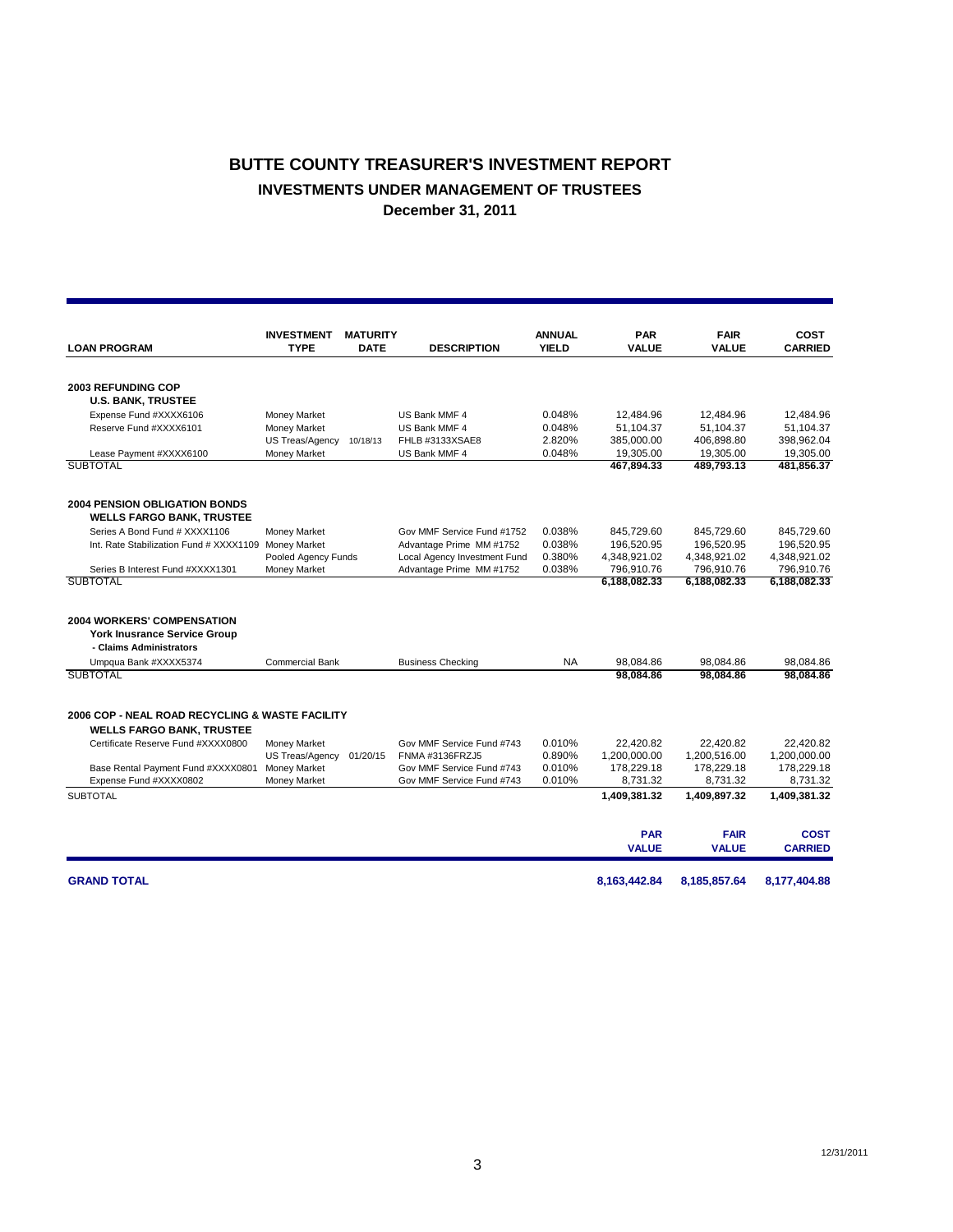### **BUTTE COUNTY TREASURER'S INVESTMENT REPORT December 31, 2011 ACTIVELY MANAGED PORTFOLIO "AT-A-GLANCE"**





**\*\* This chart does not include deposits from TRAN, Bond Proceeds, or Investments under Management of Trustees.**

 **It is intended to demonstrate cash flow trends and establish a baseline for the portfolio, enabling medium term investments.**